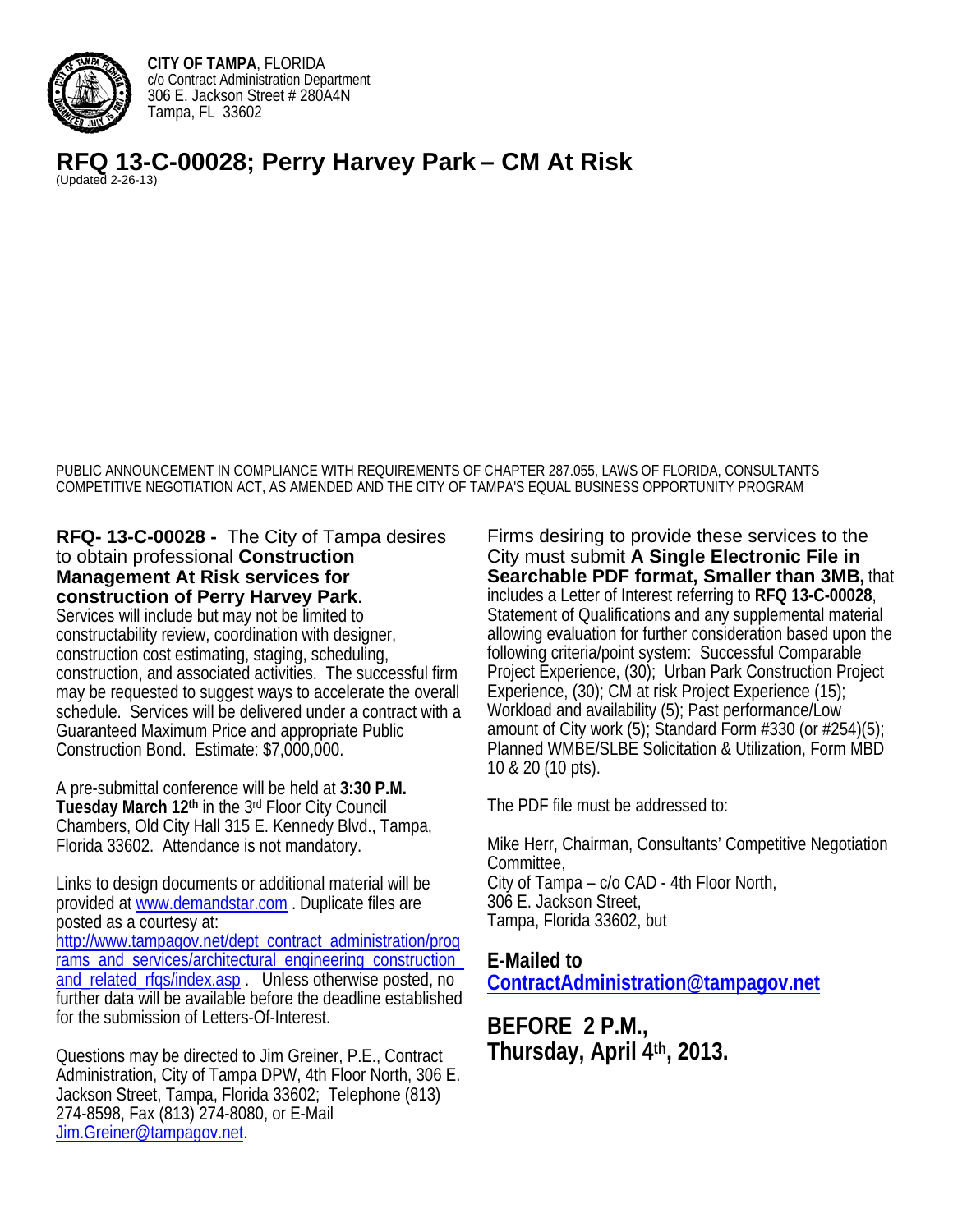#### **DMI – Solicited/Utilized - Page 1 of 4 City of Tampa – DMI -Schedule of All Sub-(Contractors/Consultants/Suppliers) Solicited**  Tampa *(FORM MBD-10)*

|               | Contract No.: Contract Name: Contract Name: Contractor Name: Contractor Name: Federal ID: Phone: Fax: Email: Contract Let all D: Contracted/solicited for this contract. |                                           |                      |                    |                |  |  |
|---------------|--------------------------------------------------------------------------------------------------------------------------------------------------------------------------|-------------------------------------------|----------------------|--------------------|----------------|--|--|
|               |                                                                                                                                                                          |                                           |                      |                    |                |  |  |
|               |                                                                                                                                                                          |                                           |                      |                    |                |  |  |
|               | [ ] No Firms were contacted because:                                                                                                                                     |                                           |                      |                    |                |  |  |
|               | [ ] See attached documents with supplemental information.                                                                                                                |                                           |                      |                    |                |  |  |
|               | This DMI Schedule Must Be Submitted with the Bid or Proposal (Do Not Modify This Form)                                                                                   |                                           |                      |                    |                |  |  |
|               | NIGP Code General Categories: Buildings = 909, General = 912, Heavy = 913, Trades = 914, Architects = 906, Engineers & Surveyors = 925, Supplier = 912-7                 |                                           |                      |                    |                |  |  |
| $S = S L B E$ |                                                                                                                                                                          | Type of Ownership<br>(F=Female M=Male)    | Trade or<br>Services | Contact<br>Method  | Quote          |  |  |
| W=WMBE        | Company Name                                                                                                                                                             | BF BM = African Am.                       |                      | L=Letter           | or             |  |  |
|               | Address<br>Phone & Fax                                                                                                                                                   | HF HM = Hispanic Am.<br>AF AM = Asian Am. | NIGP Code            | $F = Fax$          | Resp.<br>Rec'd |  |  |
| Federal ID    |                                                                                                                                                                          | NF NM = Native Am.                        | (listed              | E=Email<br>P=Phone | Y/N            |  |  |
|               |                                                                                                                                                                          | CF CM = Caucasian                         | above)               |                    |                |  |  |
|               |                                                                                                                                                                          |                                           |                      |                    |                |  |  |
|               |                                                                                                                                                                          |                                           |                      |                    |                |  |  |
|               |                                                                                                                                                                          |                                           |                      |                    |                |  |  |
|               |                                                                                                                                                                          |                                           |                      |                    |                |  |  |
|               |                                                                                                                                                                          |                                           |                      |                    |                |  |  |
|               |                                                                                                                                                                          |                                           |                      |                    |                |  |  |
|               |                                                                                                                                                                          |                                           |                      |                    |                |  |  |
|               |                                                                                                                                                                          |                                           |                      |                    |                |  |  |
|               |                                                                                                                                                                          |                                           |                      |                    |                |  |  |
|               |                                                                                                                                                                          |                                           |                      |                    |                |  |  |
|               |                                                                                                                                                                          |                                           |                      |                    |                |  |  |
|               |                                                                                                                                                                          |                                           |                      |                    |                |  |  |
|               |                                                                                                                                                                          |                                           |                      |                    |                |  |  |
|               |                                                                                                                                                                          |                                           |                      |                    |                |  |  |
|               |                                                                                                                                                                          |                                           |                      |                    |                |  |  |
|               |                                                                                                                                                                          |                                           |                      |                    |                |  |  |
|               |                                                                                                                                                                          |                                           |                      |                    |                |  |  |
|               |                                                                                                                                                                          |                                           |                      |                    |                |  |  |
|               |                                                                                                                                                                          |                                           |                      |                    |                |  |  |
|               |                                                                                                                                                                          |                                           |                      |                    |                |  |  |
|               |                                                                                                                                                                          |                                           |                      |                    |                |  |  |
|               |                                                                                                                                                                          |                                           |                      |                    |                |  |  |
|               |                                                                                                                                                                          |                                           |                      |                    |                |  |  |

It is hereby certified that the information provided is an accurate and true account of contacts and solicitations for sub contracting opportunities on this contract.

Signed: Name/Title: Date: Date: *This form must be completed and submitted with the bid or proposal*. Modifying or failing to sign DMI forms may result in submission being found non-compliant and/or non-responsive.

### MBD 10 rev. 10/01/12 **Note: Detailed Instructions for completing this form are on the next page**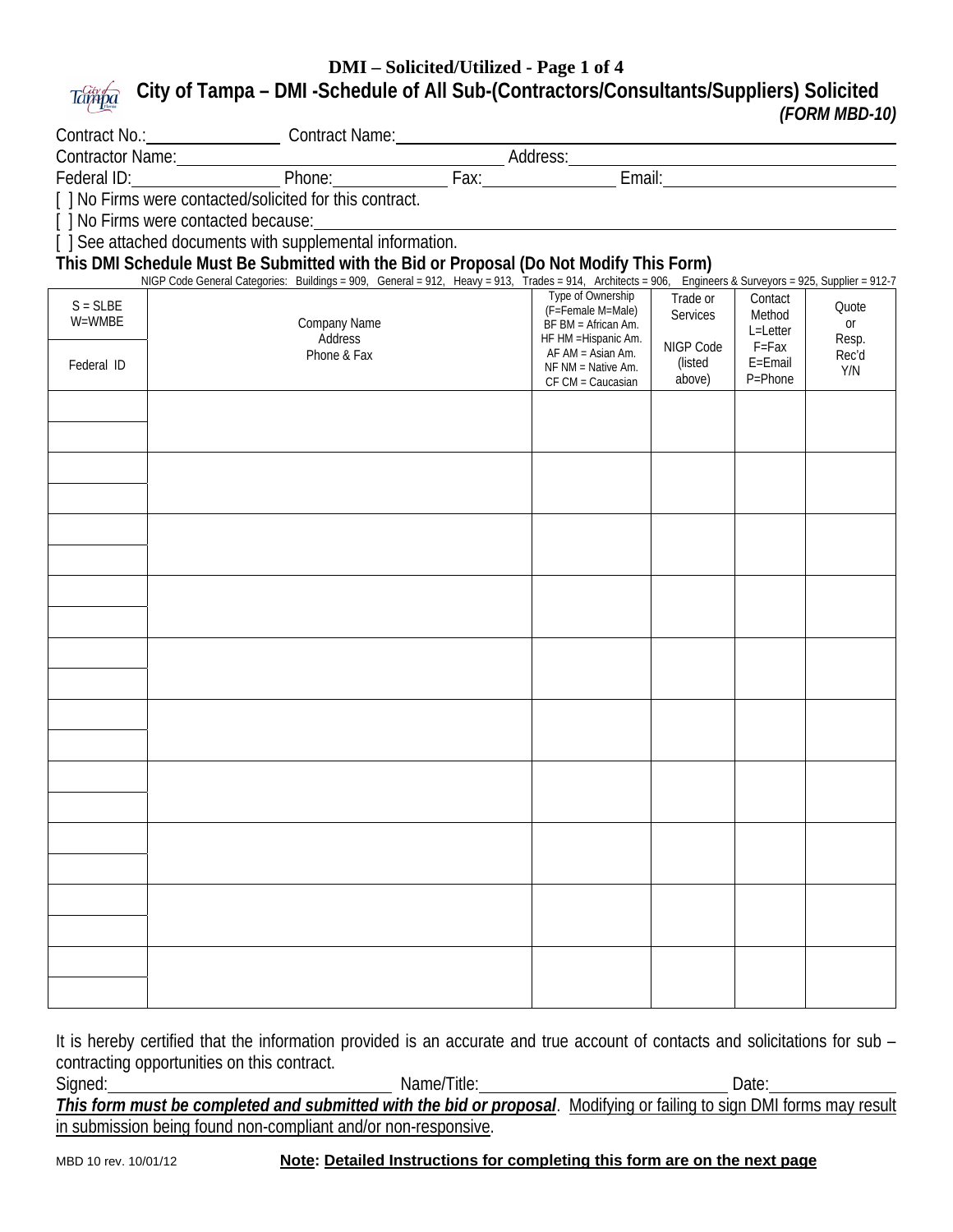

# **Instructions for completing The Sub-(Contractors/Consultants/ Suppliers) Solicited Form (Form MBD-10)**

**This form must be submitted with all bids or proposals**. All subcontractors (regardless of ownership or size) solicited and subcontractors from whom unsolicited quotations were received must be included on this form. The instructions that follow correspond to the headings on the form required to be completed. Note: Ability or desire to self-perform all work shall not exempt the prime from Good Faith Efforts when Goal has been established.

- **Contract No.** This is the number assigned by the City of Tampa for the bid or proposal.
- **Contract Name.** This is the name of the contract assigned by the City of Tampa for the bid or proposal.
- **Contractor Name.** The name of your business.
- **Address.** The physical address of your business.
- Federal ID. FIN. A number assigned to your business for tax reporting purposes.
- **Phone.** Telephone number to contact business.
- **Fax.** Fax number for business.
- **Email.** Provide email address for electronic correspondence.
- **No Firms were contacted/solicited for this contract.** Checking the box indicates that a pre-determined Subcontract Goal was not set by the City resulting in your business not using subcontractors and will self-perform all work. If during the performance of the contract you employ subcontractors, the City must pre-approve subcontractors. Use of the "Sub-(Contractors/Consultants/Suppliers) Payments" form must be submitted with your invoices. Note: Certified SLBE or WMBE firms bidding as Primes are not exempt from outreach and solicitation of subcontractors.
- **No Firms were contacted because.** Provide brief explanation why no firms were contacted/solicited.
- See attached documents. Check box, if after you have completed the DMI Form in its entirety, you are providing any additional documentation relating to the form. All DMI data not submitted on the MBD Form-10 must be in the same format and have all requested data from MBD Form-10 included.

The following instructions are for information of any and all subcontractors solicited.

- **"S" = SLBE, "W" = WMBE.** Enter "**S**" for firms Certified by the City as Small Local Business Enterprises and/or "**W**" for firms Certified by the City as Women/Minority Business Enterprise.
- **Federal ID.** FIN. A number assigned to a business for tax reporting purposes. This information is critical in proper identification of the subcontractor.
- **Company Name, Address, Phone & Fax**. Provide company information for verification of payments.
- **Type of Ownership.** Indicate the Ethnicity and Gender of the owner of the subcontracting business.
- **Trade, Services, or Materials** Indicate the trade, service, or material provided by the subcontractor. NIGP codes are listed at top section of document.
- Contact Method L=letter, F=fax, E=Email, P=Phone. Indicate with letter the method of soliciting for bid.
- Q**uote or Resp. (response) Rec'd (received) Y/N**. Indicate "Y" Yes if you received a quotation or if you received a response to your solicitation. Indicate "N" No if you received no response to your solicitation from the subcontractor.

If any additional information is required or you have any questions, you may call the Minority Business Development Office at (813) 274-5522.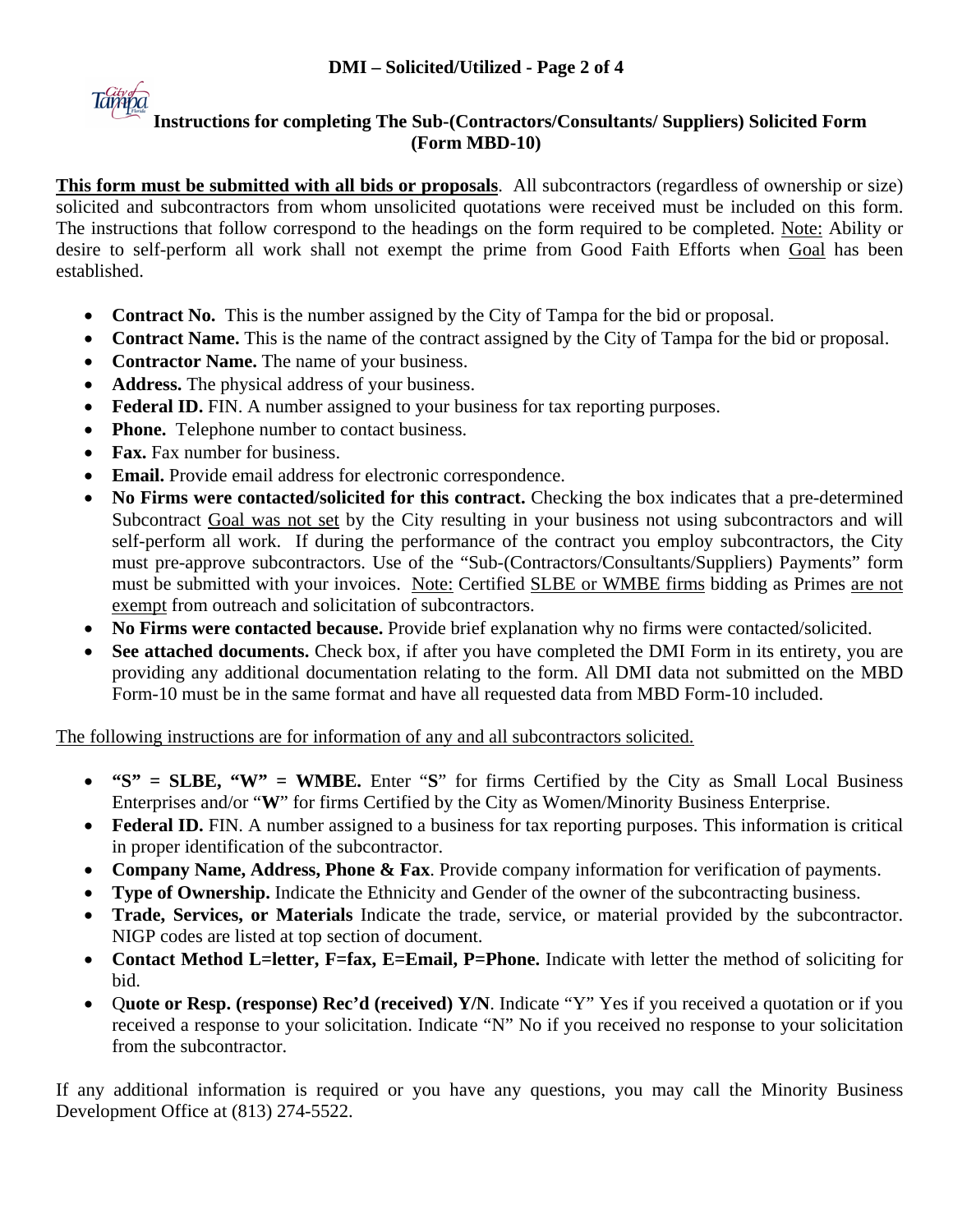#### **DMI – Solicited/Utilized - Page 3 of 4 City of Tampa – DMI Schedule of Sub-(Contractors/Consultants/Suppliers) to be Utilized**  Tampa *(FORM MBD-20)*

|            |                                                                                                                                                                                                                                   | Contract No.:<br>Contractor Name: Contractor Name: Contractor Name: Contractor Name: Phone: Phone: Fax: Email: Contractor International Phone: Phone: Phone: Phone: Phone: Phone: Phone: Phone: Phone: Phone: Phone: Phone: Phon |                                              |                           |                        |                      |  |  |
|------------|-----------------------------------------------------------------------------------------------------------------------------------------------------------------------------------------------------------------------------------|----------------------------------------------------------------------------------------------------------------------------------------------------------------------------------------------------------------------------------|----------------------------------------------|---------------------------|------------------------|----------------------|--|--|
|            |                                                                                                                                                                                                                                   |                                                                                                                                                                                                                                  |                                              |                           |                        |                      |  |  |
|            |                                                                                                                                                                                                                                   |                                                                                                                                                                                                                                  |                                              |                           |                        |                      |  |  |
|            | [ ] No Subcontracting (of any kind) will be performed on this contract.                                                                                                                                                           |                                                                                                                                                                                                                                  |                                              |                           |                        |                      |  |  |
|            | This DMI Schedule Must Be Submitted with the Bid or Proposal (Do Not Modify This Form)<br>NIGP Code General Categories: Buildings = 909, General = 912, Heavy = 913, Trades = 914, Architects = 906, Engineers & Surveyors = 925, |                                                                                                                                                                                                                                  |                                              |                           |                        |                      |  |  |
|            | Enter "S" for firms Certified as Small Local Business Enterprises, "W" for firms Certified as Women/Minority Business Enterprise                                                                                                  |                                                                                                                                                                                                                                  |                                              |                           |                        |                      |  |  |
| $S = SLBE$ |                                                                                                                                                                                                                                   |                                                                                                                                                                                                                                  | Type of Ownership                            | Trade,                    |                        |                      |  |  |
| W=WMBE     | Company Name                                                                                                                                                                                                                      |                                                                                                                                                                                                                                  | (F=Female M=Male)<br>BF BM = African Am.     | Services.<br>or Materials | Amount<br>of Quote.    | Percent              |  |  |
|            | Address                                                                                                                                                                                                                           |                                                                                                                                                                                                                                  | HF HM = Hispanic Am.<br>$AF AM = Asian Am$ . | NIGP Code                 | Letter of<br>Intent if | 0f<br>Scope/Contract |  |  |
| Federal ID | Phone & Fax                                                                                                                                                                                                                       |                                                                                                                                                                                                                                  | NF NM = Native Am.<br>CF CM = Caucasian      | Listed<br>above           | available.             | $\%$                 |  |  |
|            |                                                                                                                                                                                                                                   |                                                                                                                                                                                                                                  |                                              |                           |                        |                      |  |  |
|            |                                                                                                                                                                                                                                   |                                                                                                                                                                                                                                  |                                              |                           |                        |                      |  |  |
|            |                                                                                                                                                                                                                                   |                                                                                                                                                                                                                                  |                                              |                           |                        |                      |  |  |
|            |                                                                                                                                                                                                                                   |                                                                                                                                                                                                                                  |                                              |                           |                        |                      |  |  |
|            |                                                                                                                                                                                                                                   |                                                                                                                                                                                                                                  |                                              |                           |                        |                      |  |  |
|            |                                                                                                                                                                                                                                   |                                                                                                                                                                                                                                  |                                              |                           |                        |                      |  |  |
|            |                                                                                                                                                                                                                                   |                                                                                                                                                                                                                                  |                                              |                           |                        |                      |  |  |
|            |                                                                                                                                                                                                                                   |                                                                                                                                                                                                                                  |                                              |                           |                        |                      |  |  |
|            |                                                                                                                                                                                                                                   |                                                                                                                                                                                                                                  |                                              |                           |                        |                      |  |  |
|            |                                                                                                                                                                                                                                   |                                                                                                                                                                                                                                  |                                              |                           |                        |                      |  |  |
|            |                                                                                                                                                                                                                                   |                                                                                                                                                                                                                                  |                                              |                           |                        |                      |  |  |
|            |                                                                                                                                                                                                                                   |                                                                                                                                                                                                                                  |                                              |                           |                        |                      |  |  |
|            |                                                                                                                                                                                                                                   |                                                                                                                                                                                                                                  |                                              |                           |                        |                      |  |  |
|            |                                                                                                                                                                                                                                   |                                                                                                                                                                                                                                  |                                              |                           |                        |                      |  |  |
|            |                                                                                                                                                                                                                                   |                                                                                                                                                                                                                                  |                                              |                           |                        |                      |  |  |
|            |                                                                                                                                                                                                                                   |                                                                                                                                                                                                                                  |                                              |                           |                        |                      |  |  |
|            |                                                                                                                                                                                                                                   |                                                                                                                                                                                                                                  |                                              |                           |                        |                      |  |  |
|            |                                                                                                                                                                                                                                   |                                                                                                                                                                                                                                  |                                              |                           |                        |                      |  |  |

**Total Subcontract/Supplier Utilization \$\_\_\_\_\_\_\_\_\_\_\_\_\_\_\_\_\_\_\_\_** 

**Total SLBE Utilization \$ \_\_\_\_\_\_\_\_\_\_\_\_\_\_\_\_\_\_\_\_\_\_\_\_\_\_\_\_\_\_\_\_\_** 

**Total WMBE Utilization \$ \_\_\_\_\_\_\_\_\_\_\_\_\_\_\_\_\_\_\_\_\_\_\_\_\_\_\_\_\_\_\_\_** 

**Percent SLBE Utilization of Total Bid/Proposal Amt. \_\_\_\_\_% Percent WMBE Utilization of Total Bid/Proposal Amt. \_\_\_\_\_%**  It is hereby certified that the following information is a true and accurate account of utilization for sub-contracting opportunities on this contract.

Signed:

Signed: Name/Title: Name/Title: 2008. 2008. 2014. Date:

This form must be completed and submitted with the bid or proposal. Modifying or failing to sign DMI forms may result in submissions being found non-compliant and/or non-responsive.

MBD 20 rev. 10/01/12 **Note: Detailed Instructions for completing this form are on the next page.**